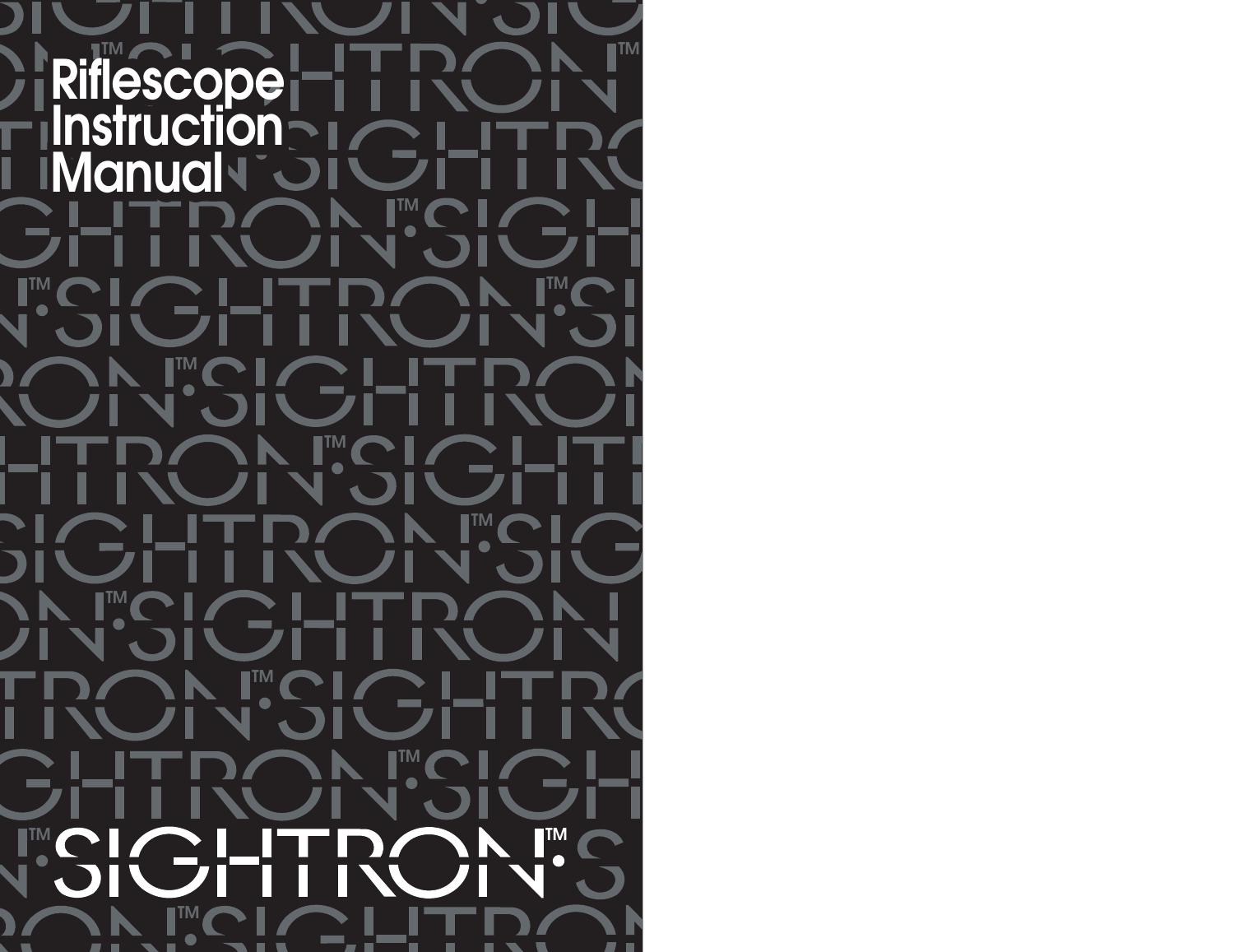## **Table of Contents**

| Page      |
|-----------|
| 3         |
| $4 - 7$   |
| $8-9$     |
| 9         |
| 10        |
| $11 - 12$ |
| $12 - 14$ |
| 14        |
| 14        |
| 15        |
| 15-18     |
| 19        |
| 20        |
| $21 - 22$ |
| $23 - 24$ |
|           |

1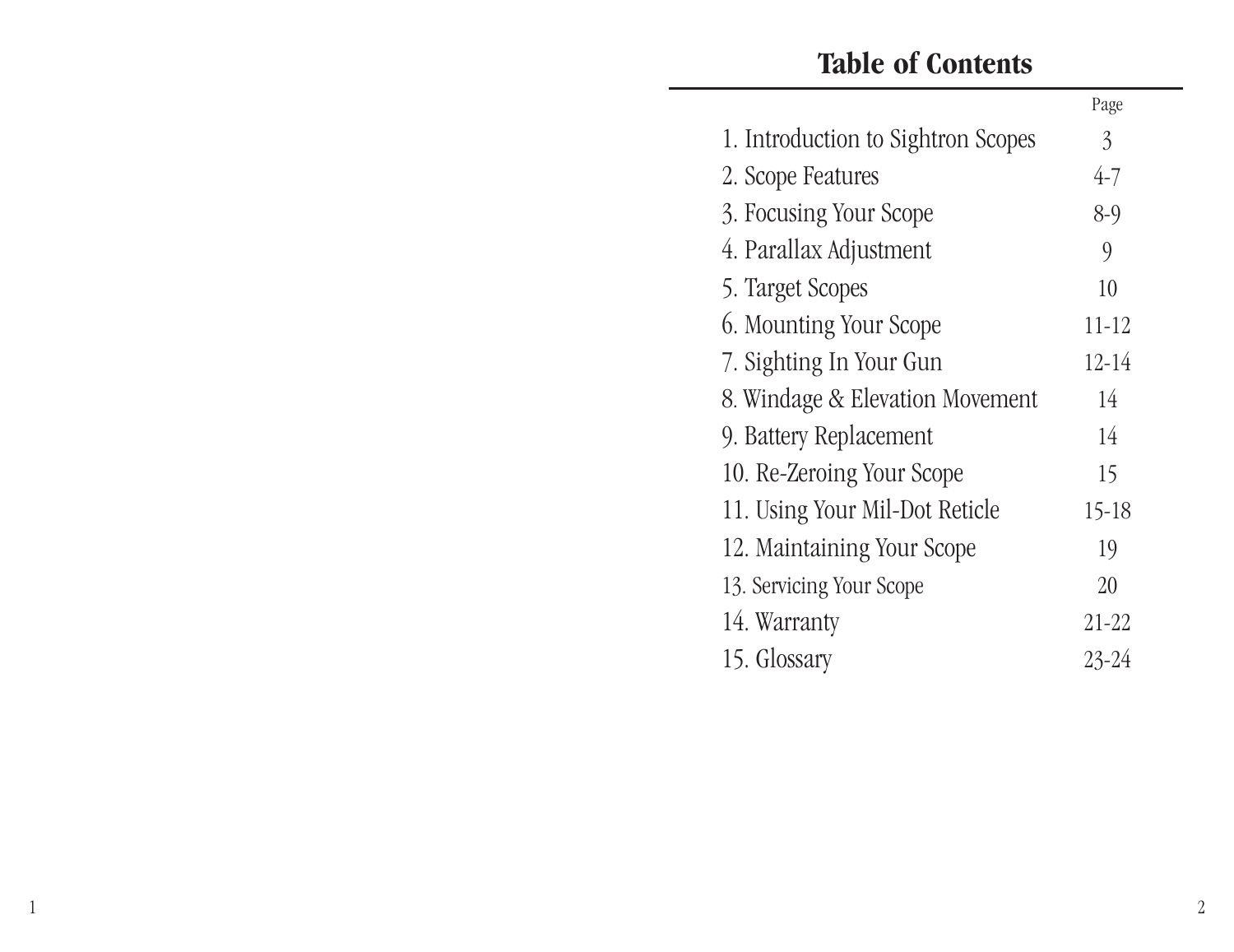## **Introduction to Sightron Scopes**

Congratulations on the Purchase of your new Sightron Scope. Sightron is a leader in developing new products for the outdoor enthusiast. Our Patented ExacTrack™ windage and elevation system and Zact-7™ 7 layer Fully Multi-Coating provides performance found in other products costing hundreds of dollars more. Sightron Riflescopes, Binoculars, Spotting Scopes and Electronic Sighting Devices are the finest products on the market and are backed by Sightron's Lifetime Warranty. This instruction manual is designed to provide you with the proper fundamentals for using your Sightron Riflescope.

If you have any questions please feel free to contact us at info@sightron.com on the web, or 919-562-3000.

## **Riflescope Features**

Sightron produces several variations of Riflescopes, you should become familiar with the features of your particular scope before mounting. Since many people purchase a product via mail order it is also a good idea to check your scope to make sure you have received the model you ordered and it indeed is the correct product you wanted. Note: Most Dealers are willing to exchange a riflescope that has not been mounted if it is not the correct model. However, after mounting is not the time to notice your scope is not the correct model.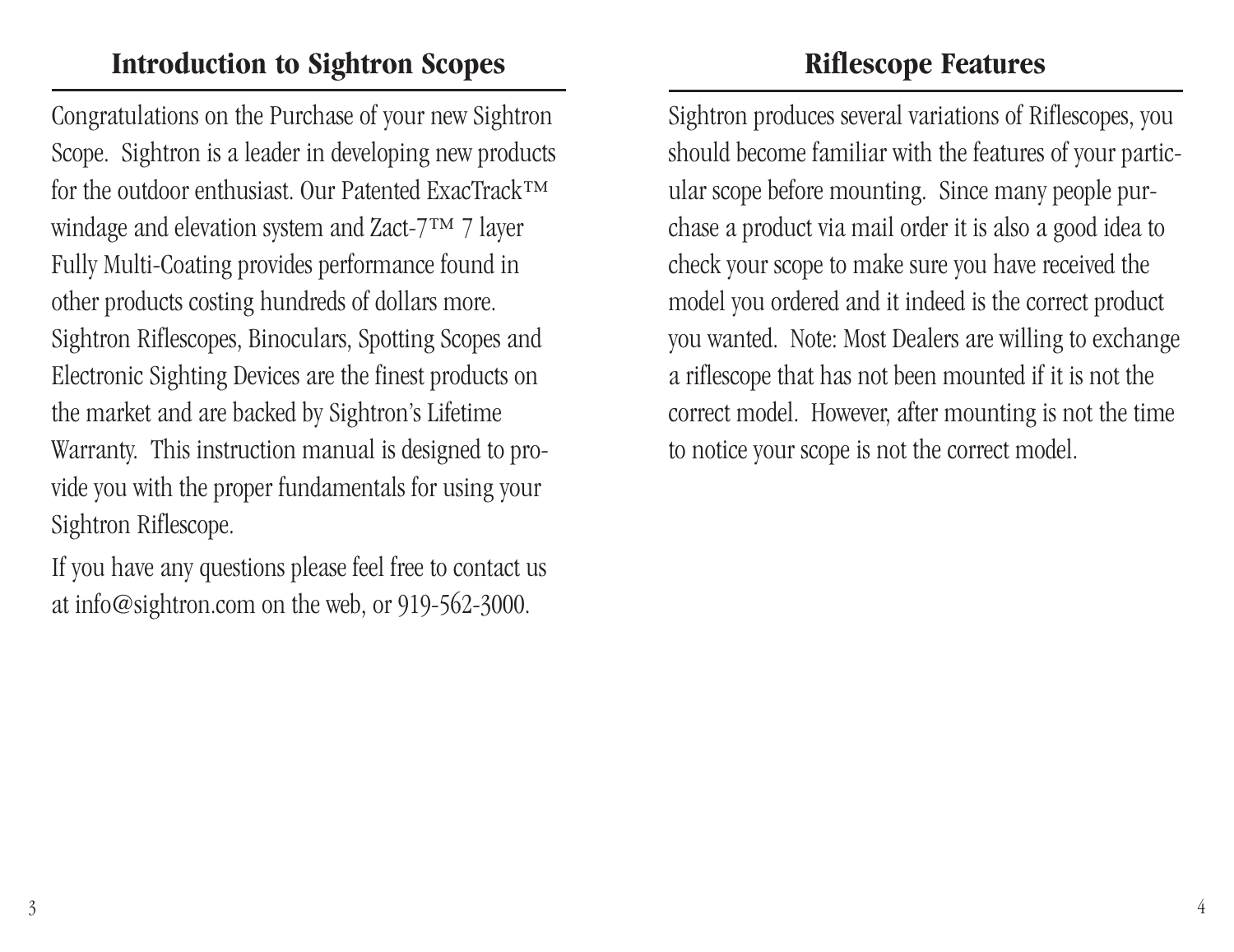#### **Fixed Power Riflescope**



Figure 1





Figure 2

# **Variable Power Target Riflescope**



Figure 4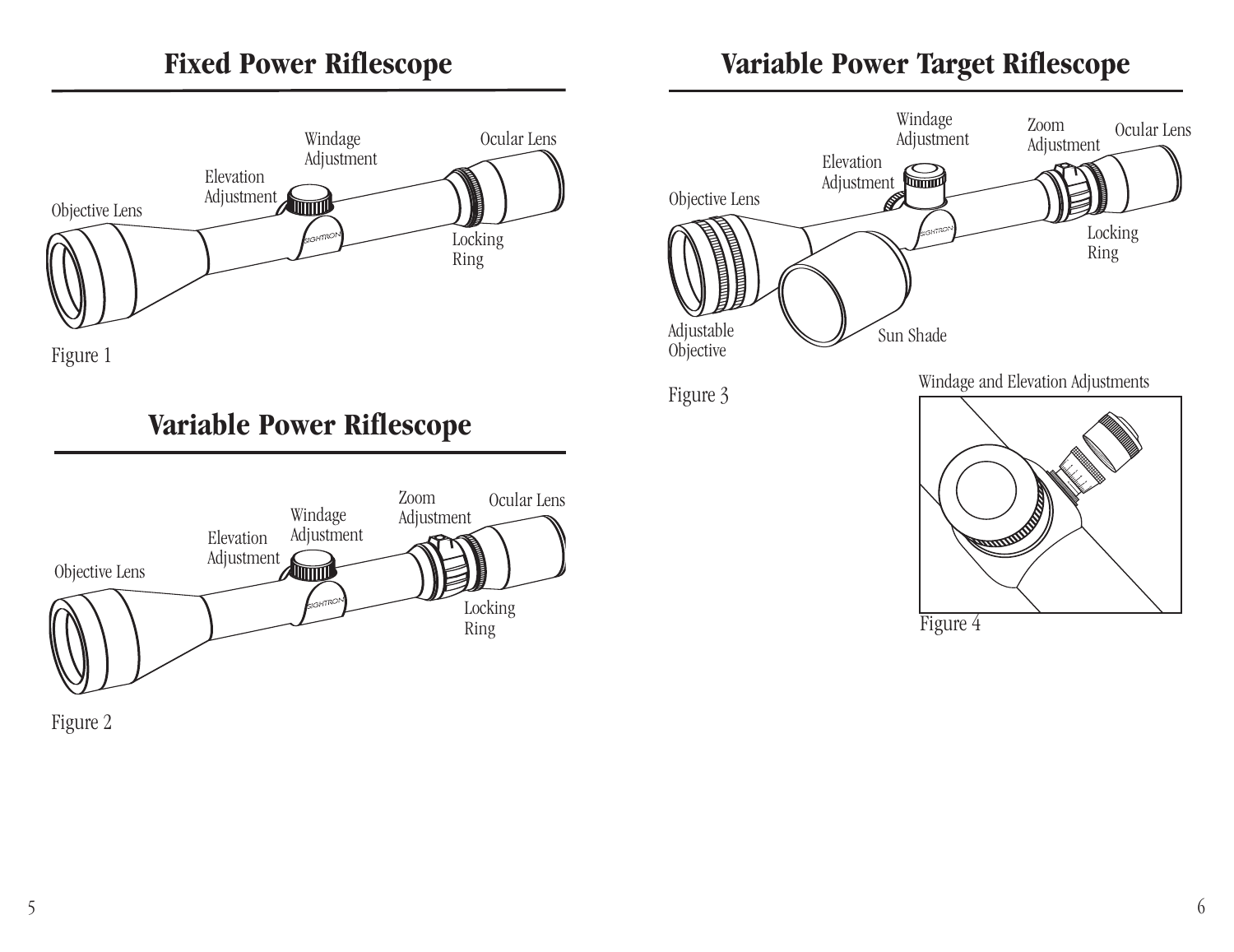#### **Side Focus Riflescope**











Figure 8



Illuminated Reticle Battery Replacement



Figure

#### **Focusing Your Scope**

**CAUTION: REMEMBER LOOKING AT THE SUN WITH THIS OR ANY OPTICAL INSTRUMENT COULD CAUSE PERMANENT INJURY TO THE EYE.**

**CAUTION: Always insure that your weapon is unloaded prior to mounting your scope. Use eye and hearing protection and follow proper safety rules when handling or firing your weapon.**

1. All SIGHTRON Fixed and Variable power riflescopes are factory preset for 0 diopters or 20/20 vision.

2. To properly focus the reticle, place your scope approximately 3.50 to 4.00 inches away from your eyes. Make sure you are in an area with proper



illumination. Look through your scope at any bright surface or light colored wall, or perhaps the clear sky. You should find the reticle clear and sharp. If you wear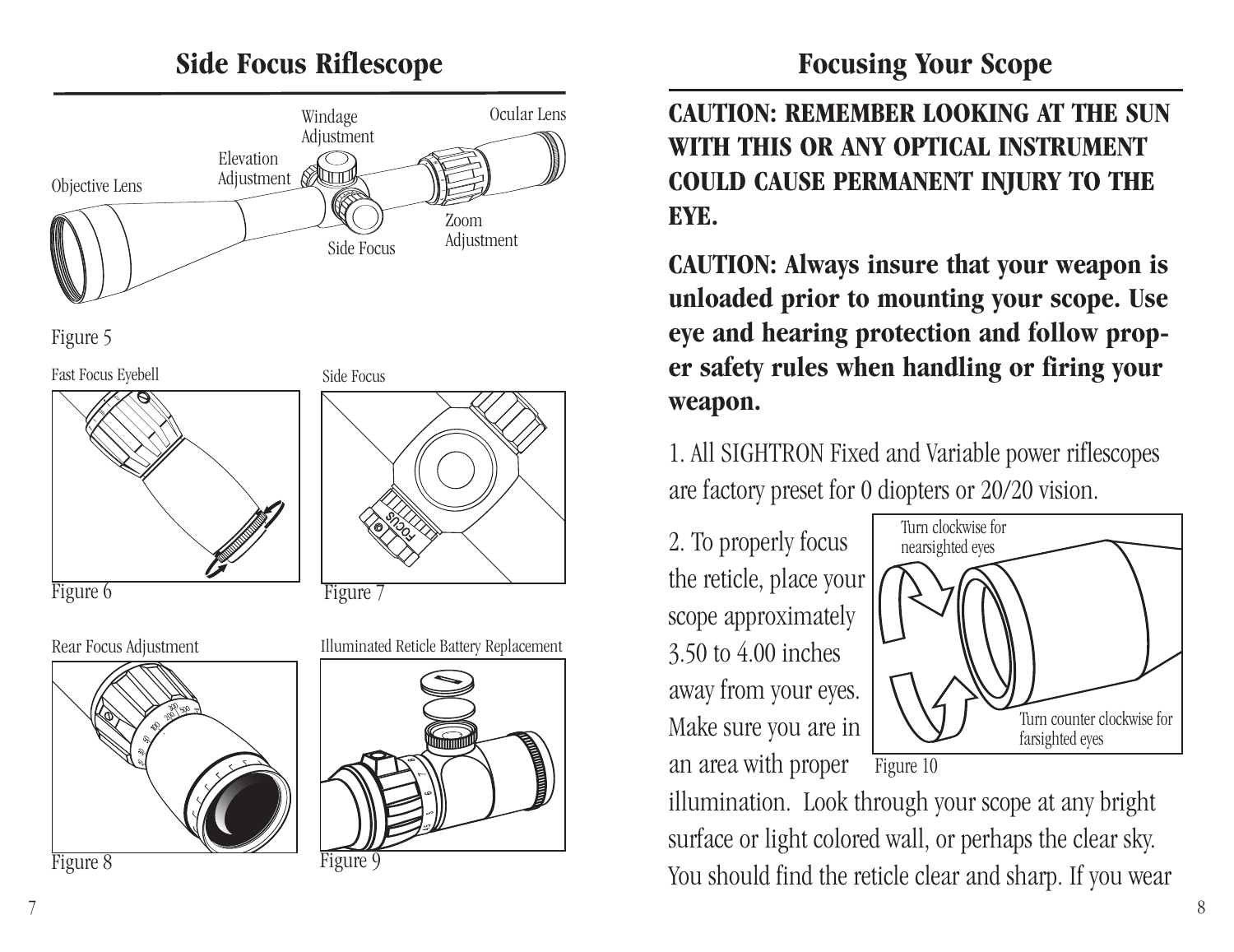prescription glasses, you must wear them when performing the above procedure. If the reticle is not clear: **SI, SII and SII Big Sky™ Models:** Loosen the locking ring and turn or rotate the eyepiece clockwise or counter clockwise as needed. When the reticle appears clear and sharp retighten the locking ring. (Figure 1)

**SIII Models:** Simply rotate the fast focus eyebell until the reticle appears clear and sharp. (Figure 6)

#### **Parallax (Focus) Adjustment**

Parallax is the apparent displacement of an object caused by a change in the position from which it is viewed. For a riflescope to be parallax free the target image must be focused onto the reticle. Almost all Sightron riflescopes are set parallax free at 100 yards. This means targets that are closer or farther from this focal point will show a small apparent movement. The amount of reticle movement is insignificant, and is not of relative concern when using the scope for hunting or casual shooting. For other disciplines of this sport, like competition or precision shooting, the use of a scope with parallax adjustment is recommended.

## **Target Scopes**

Sightron Target Scopes are specially designed for precision shooting. The parallax adjustment assembly on all SII Series Target Scopes is based on a very fine thread with a 720 degree revolution (two complete turns of the Adjustable Objective Ring). This will allow parallax free viewing at any distance, by correctly setting the distance scale ring to the desired setting. The minimum focus distance is as low as 10 yards o some models. For a better and precise parallax adjustment we have set up a double marking system on the distance scale ring, one in white with the proper white marker for short distances. And the other in bronze going from 25 yards to infinity.

**Note:** On SII Series Adjustable Objective models the white marker is only visible when the objective focus wheel is turned clockwise to focus on near targets.

**Note:** SII Big Sky™ and SIII LR Series Side Focus Models do not have a distance scale and should be adjusted until the image is clear and parallax free. (Fig. 7)

**Note:** SIII Fixed Power Tactical scopes have a rear focus adjustment located in front of the eyepiece. (Fig. 8) **Note:** All SII Big Sky Riflescopes (objective focus mod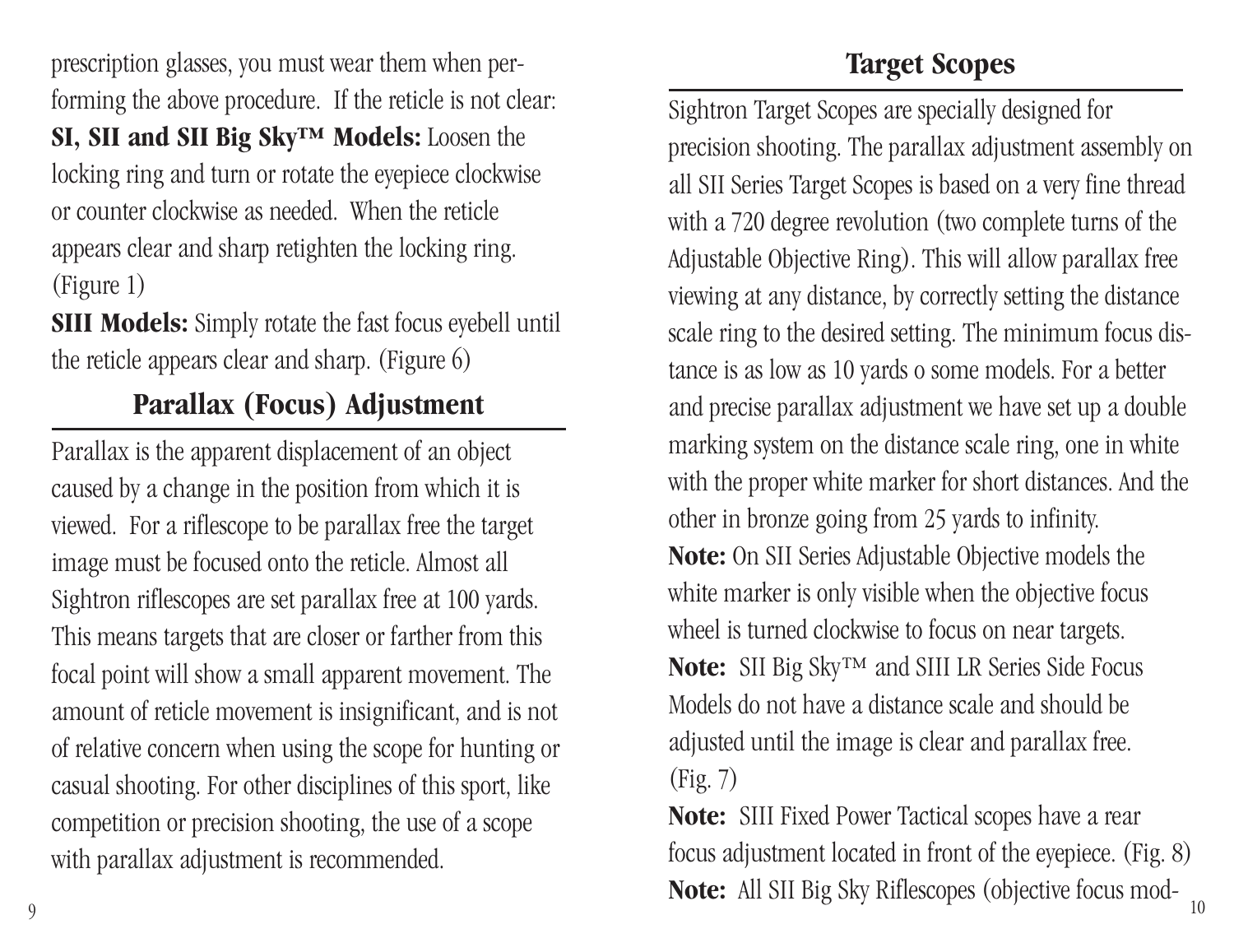els) focus from 10 yards to infinity. Simply turn the objective to the desired distance. This model does not use the 720 degree system.

## **Mounting Your Scope**

1. Place both rings on your mount base or receiver, and tighten slightly. Remove the top half of the rings and place the scope in the bottom half of the rings. Once you have determined proper ring spacing (see Figure 11) and eye relief (see Fig. 12), tighten the top half of the rings.



2. To center the scope, the elevation adjustment knob or assembly, should be directly in alignment with the bore axis of the gun. The windage adjusting knob should then be in a 90º  $Figure 12.$ 



angle to the right of the elevation adjustment knob, the scope should then be perfectly squared and aligned.

3. The final step will now be to secure the scope by tightening the rings to the mount or receiver.

# **Sighting In Your Gun**

Your new scope has been optically centered at the factory and superior performance will be obtained with minimal adjustment. If you are unable to obtain the services of a qualified gunsmith or do not have access to a collimator, the following procedures will be highly effective and efficient.

#### **NOTE: Most sight in problems are caused by poor ring alignment.**

*Prior to sighting in and bore sighting it is extremely important to know the windage and elevation specifications of your particular model of scope. As a general rule the more the magnification the less internal adjustment is available. Specifications for Sightron's scopes are located in our annual catalog or on our website. Sightron recommends not using more than 50% of the available adjustment on Hunting Models*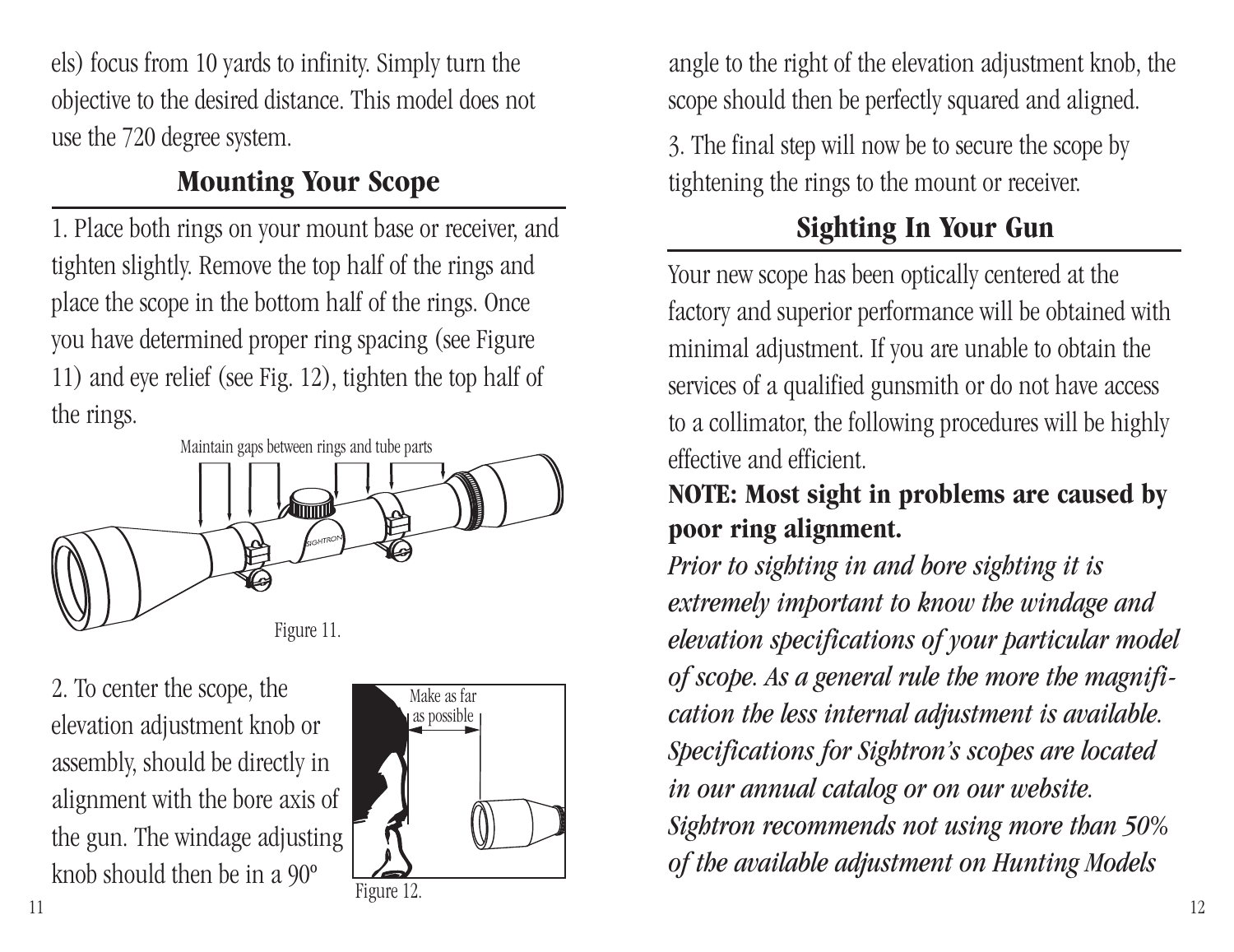*or 25% on target Models. If your ring alignment exceeds these adjustment requirements it is recommended that you correct the bad alignment before you begin to adjust your scope.*

1. Place a 2 to 3 feet target 50 yards away. Draw or place a 1 inch square at the center. Using a bench rest, fire one shot at the center of the bullseye, then return the gun to the exact position and adjust the reticle to the



bullet's point of impact. At this point, fire one more shot at the bullseye. This shot should be within 1 inch of your target center. Make final adjustments as necessary with the next shot (see Fig. 13).

2. The Windage and Elevation click values will vary depending on your model of scope.

The chart below will provide you with the Windage and Elevation movement at the given ranges.

**Note:** By adjusting the Windage or Elevation knob in the direction of the arrow on the knob it will move the bullet impact in the direction indicated.

## **Windage and Elevation Movement Table**

| Click Value | 50 Yards | 100 Yards            | 200 Yards | 300 Yards |
|-------------|----------|----------------------|-----------|-----------|
| 1/8 Minute  | 1/16"    | 1/8"                 | $1/4$ "   | 3/8"      |
| 1/4 Minute  | 1/8"     | 1/4"                 | $1/2$ "   | $3/4$ "   |
|             |          | Dottowy Donloagungut |           |           |

# **Battery Replacement**

Certain Models are equipped with an electronic reticle and require a 2032 battery. Depending on your intensity setting and temperature your battery will last between 100 and 400 hours. The colder the environment the shorter the life of the battery.

To replace the battery take a quarter or nickel and place it in the battery slot. Holding the scope in a normal viewing position hold the outer battery housing with one hand while rotating the battery cap in a counter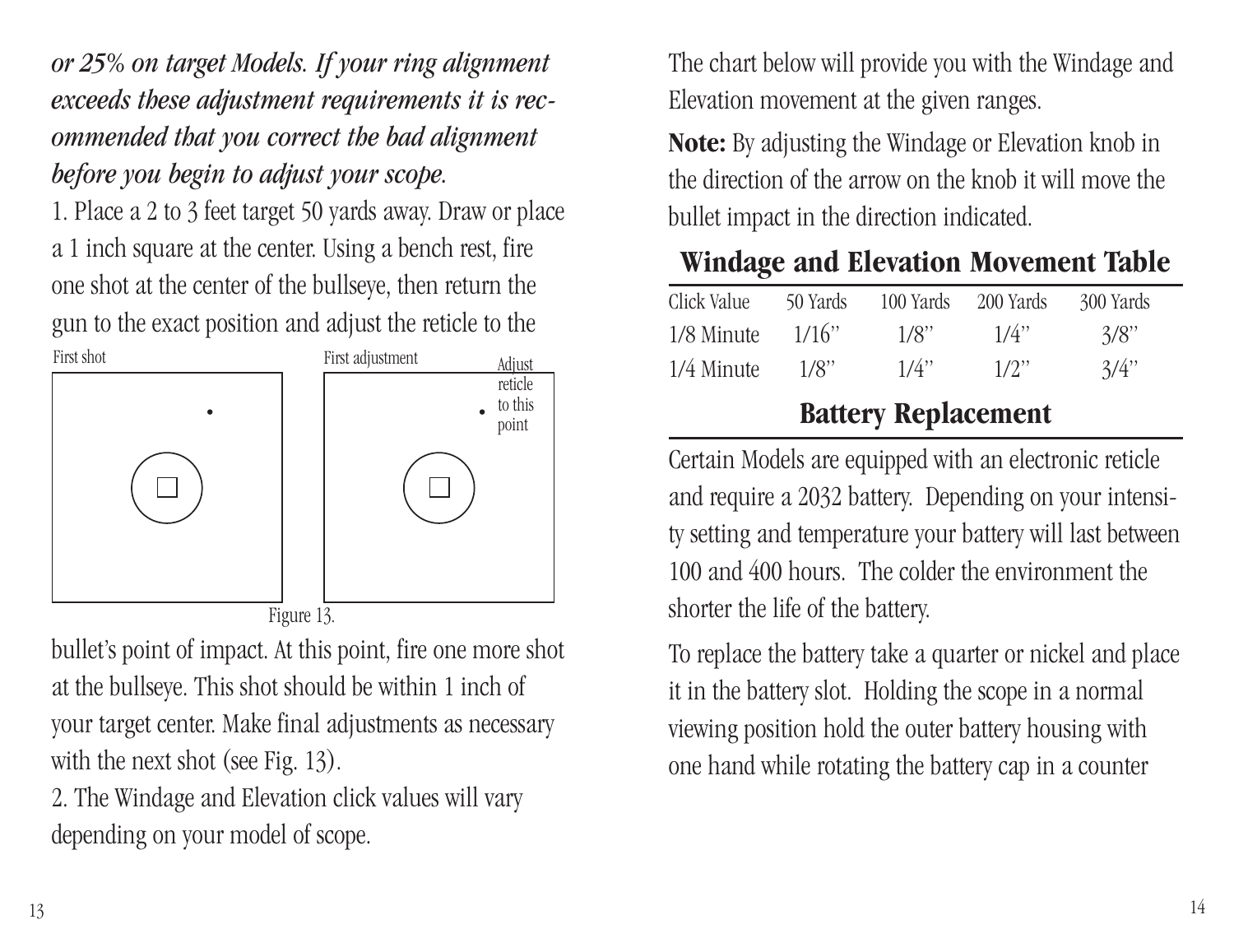clockwise position. Place the new battery with positive(+) side up. Rotate the cap clockwise to tighten. **Note:** Only a snug fit is required. Do not over tighten.

## **Re-Zeroing Your Scope**

All Sightron SII Big Sky Series and and all Sightron model Target Scopes are re-settable to zero after sighting in your scope.

1. To re-zero all Target Models loosen the Allen screw(s) and remove the knob by pulling up. Then align the zero mark on the knob with the index line on the Revolution scale underneath. Retighten the Allen  $screw(s)$ .

2. On all SII BIG Sky Series without Target knobs simply pull up on the adjustment dial and rotate the dial to zero then push down.

# **Using Your Mil-Dot Scope**

A "mil" or milliradian is a unit of angular measurement similar to a degree, or Minute-of-Angle  $(MOA =$ 1/60th of a degree). In a complete circle, there are 360 degrees, 21,600 MOA or 6,283.2 mils. A mil-dot reticle uses the angle measured by a milliradian to calculate the range to an object when the target size is known.

Target can also be calculated if the distance is known. In addition to actingas a rangefinder, the mil-dot reticle can also be used to hold off horizontally for wind correction or vertically to compensate for bullet drop at longer distances.

Milliradian usage is not complicated, though it may seem so at first. Basically, one "mil" equals 1 unit at 1000 units of distance. So a 1" object will occupy 1 mil of space on the reticle when it is 1000 inches away.

| $1$ "mil" = | $\sim$ 3.6" at 3600 inches (100 yards) |
|-------------|----------------------------------------|
|             | 1 foot at 1000 feet                    |
|             | 1 yards at 1000 yards                  |
|             | $\mathsf{L}$ 1 meter at 1000 meters    |

For those thinking in terms of Minute-of-Angle (MOA),  $1 \text{ mil} = 3.438 \text{ MOA}.$ 

While using a scope with a mil-dot reticle to view a target, the shooter determines the amount of space the oblect covers on the reticle. It is necessary to determine that space to at least 0.1 mil accuracy, or preferably to the 0.05 mil. For instance, if a 30" object covers 1.15 mils when viewed through the scope, some shooters may see this as 1.1 mils or 1.2 mils. This will lead to a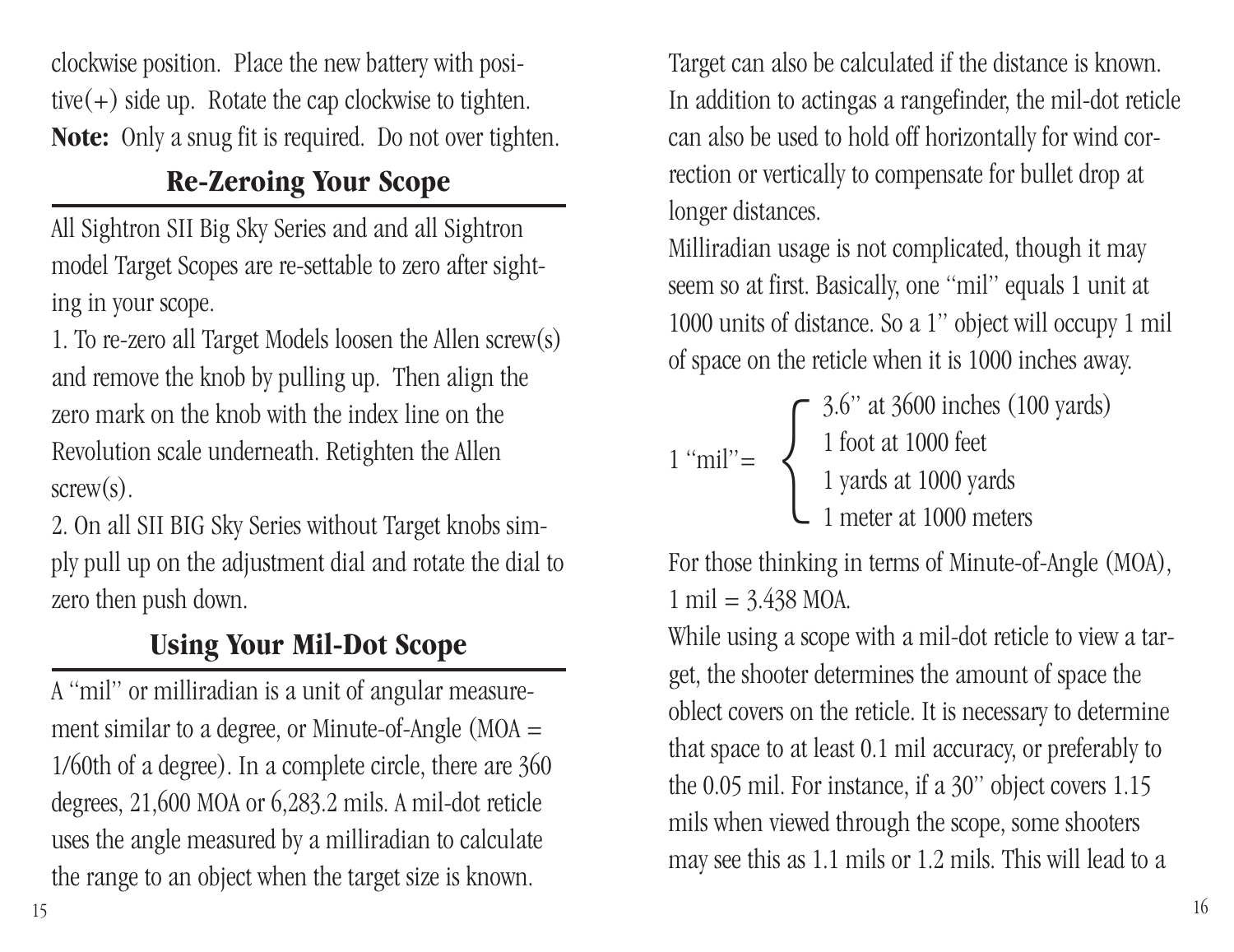slight error in the range estimation, but likely not enough to miss the target. Accurate "milling" only comes with practice and a good eye.

To demonstrate (formulas below):

Shooter 1 estimate: (30" target/**1.1 mils**) x 27.78 = **757.6 yards** Actual size: (30" target/**1.15 mils**) x 27.78 = **724.7 yards** Shooter 2 estimate: (30" target/**1.2 mils**) x 27.78 = **694.5** yards

Notice the error is approximately 30 yards if the mil value is not correct to the 0.05 mil. Most times this will not result in a miss, but it is best to make as accurate a "mill-call" as possible. Dots and hashes within the mildot reticle help the shooter accurately gauge the distance a target covers on the reticle. The smaller the gap between each mark, the more accurately one can gauge he proper mill-value.

The distance between the center of each dot is 1 mil. To get a more concrete measurement, some may prefer to use the edges of the dots instead of the center. So top-edge to topedge would be 1 mil, right-edge to right-edge would be 1 mil and so on.

Ranging formulas:

Height of target (in.)  $x \cdot 27.78$  = distance to target (yards) mils (covered by object)

Height of target (in.)  $x$  25.40 = distance to target (meters) mils (covered by object)

Height of target (meters)  $x$  1000 = distance to target (meters) mils (covered by object)

 $\frac{\text{Height of target (cm.)}}{\text{mils(covered by object)}}$  x 10 = distance to target (meters)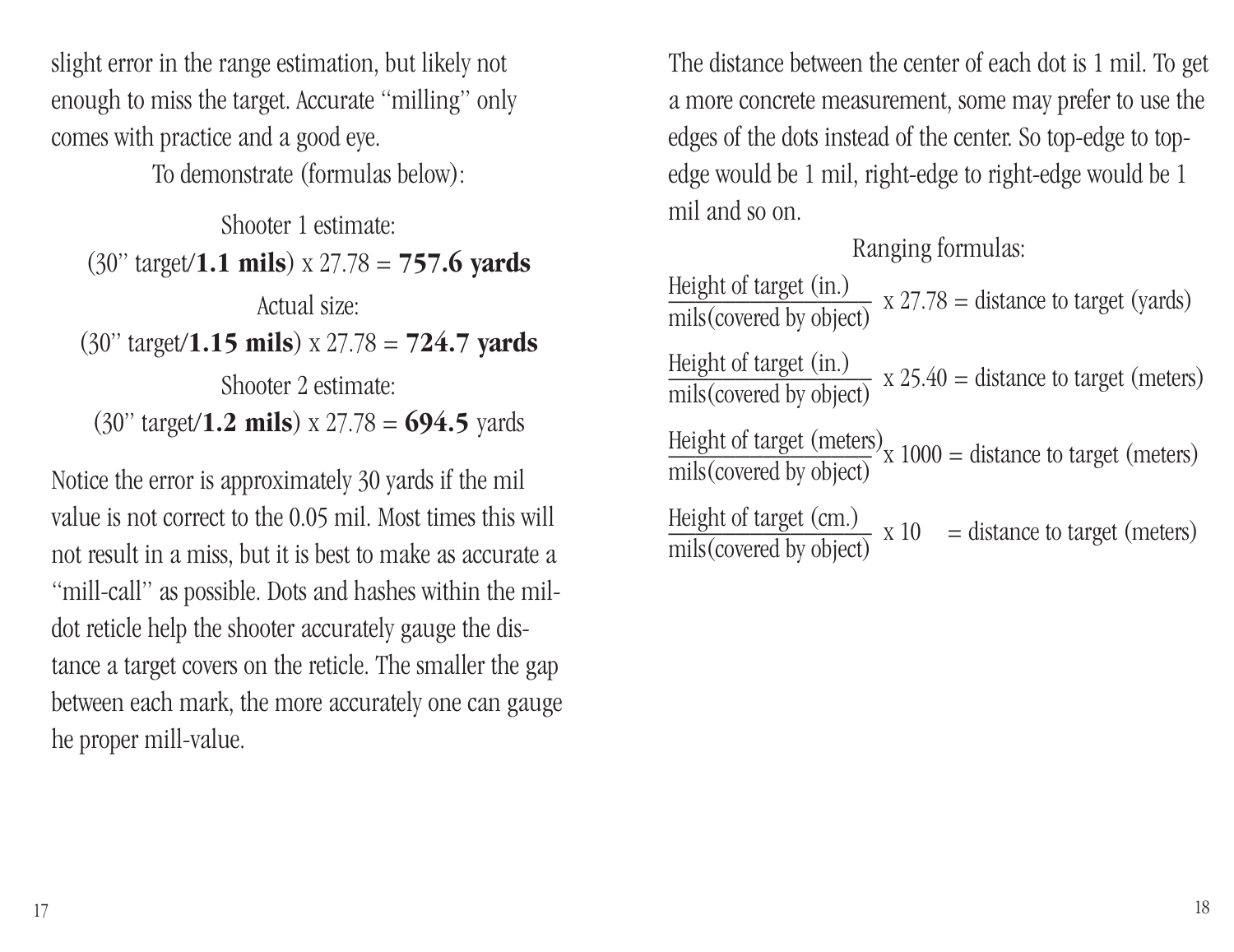#### **Maintaining Your Scope**

Your new Sightron Scope will provide you with a life time of enjoyment. Keeping your lenses clean is important and dirt or improper cleaning can degrade the image or destroy the coatings. To clean your lenses first make sure any dust is removed by using a lens pen brush or camera brush to remove loose particles of dirt or dust. A camera cleaning kit is very inexpensive at available at most department stores. Do not use water or window cleaning products to clean lenses as the minerals will remove the lens coatings. NOTE: Never use your scope as a lever to twist rings into proper placement. Damage to scope structure and/or functions may occur. Whenever you are uncertain of proper mounting procedures or gun related issues, seek the advice of a qualified gunsmith or any

#### **Servicing Your Scope (USA only)**

Should your Sightron scope ever require service, please package it securely and ship it to:

> Sightron. Inc. 100 Jeffrey Way Suite A Youngsville, NC 27596

1. Please include a detailed description of the problem.

2. Include your daytime telephone number and/or your email address (if available),

3. Remove all rings, caps and sunshades. Return the riflescope or binoculars ONLY.

## **Servicing Your Scope (Outside USA)**

Please contact Sightron at info@sightron.com or call us at 919-562-3000. You may also contact the distributor in your country. For a complete listing of International Distributors visit www.sightron.com.

other trained personnel.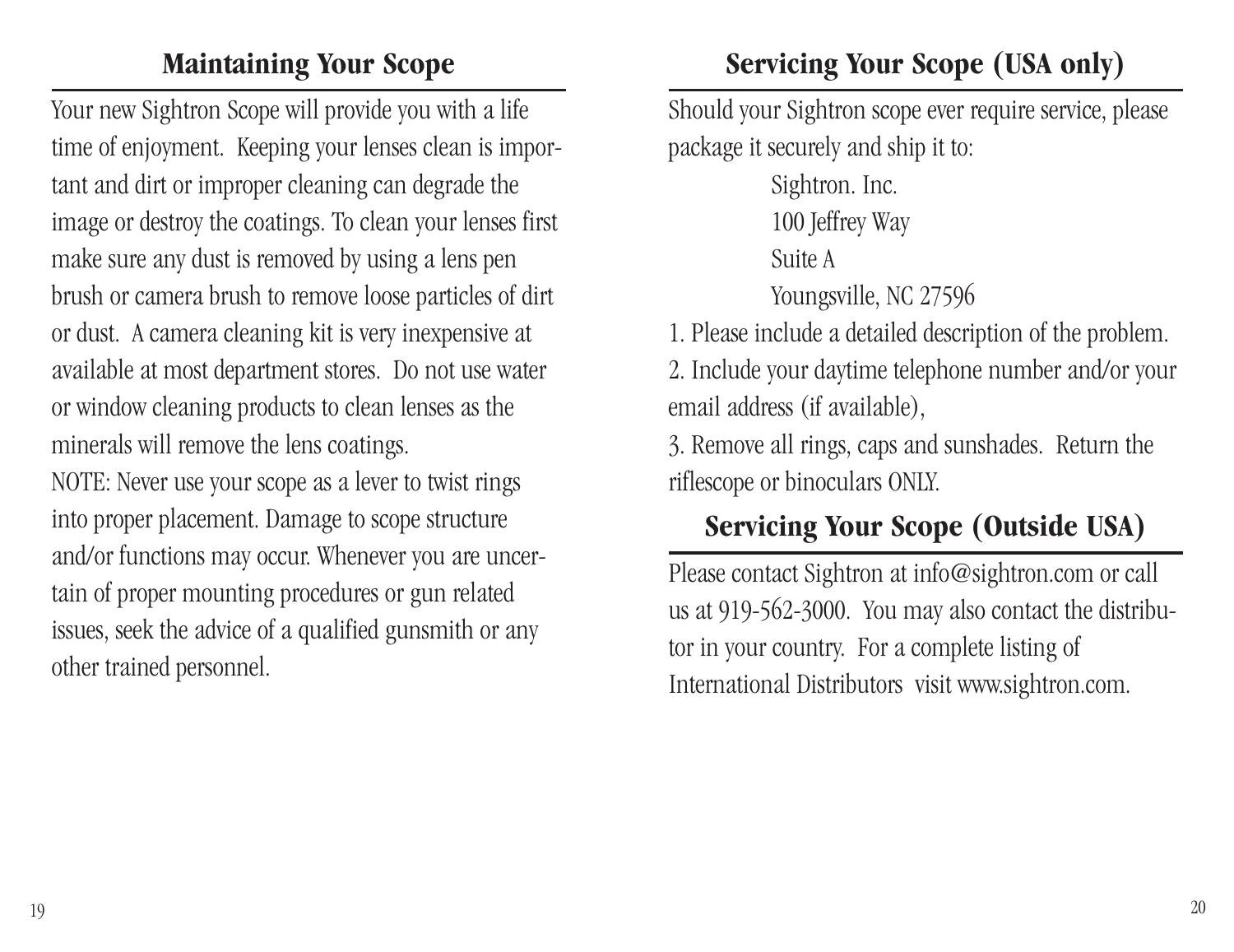## **Sightron, Inc. Products Lifetime Limited Warranty**

Sightron, Inc., will repair this product or replace the product, at Sightron's sole option, free of charge (except for a \$7.50 handling charge). This warranty only covers failure due to defects in materials or workmanship which occur during normal and regular use. It does not cover damage which occurs in shipment or failures which are not supplied by Sightron, Inc., or failures which result from accident, misuse, abuse, neglect, mishandling, misapplication, alteration, modification or service by anyone other than a Sightron, Inc. factory or authorized service center or damage that is attributable to acts of God.

There are no express warranties except as listed above. SIGHTRON, INC. SHALL NOT BE LIABLE FOR INCI-DENTAL OR CONSEQUENTIAL DAMAGES RESULTING FROM THE USE OF THIS PRODUCT OR ARISING OUT OF ANY BREACH OF THIS WARRANTY. ALL EXPRESS AND IMPLIED WARRANTIES, INCLUDING THE WARRANTY OF MERCHANTABILITY AND FITNESS FOR A PARTICULAR PURPOSE, ARE LIMITED TO THE APPLICABLE WARRANTY PERIOD SET FORTH ABOVE.

Some states do not allow the exclusion or limitation of incidental or consequential damages, or limitations may not apply to you. This warranty gives you specific legal rights and you may also have other legal rights which vary from state to state.

If a problem with this product develops during or after the warranty period, you should contact Sightron, Inc. your dealer or return your product with a brief explanation of the problem you are experiencing.

Please include your complete shipping address and your daytime telephone number so we may contact you if necessary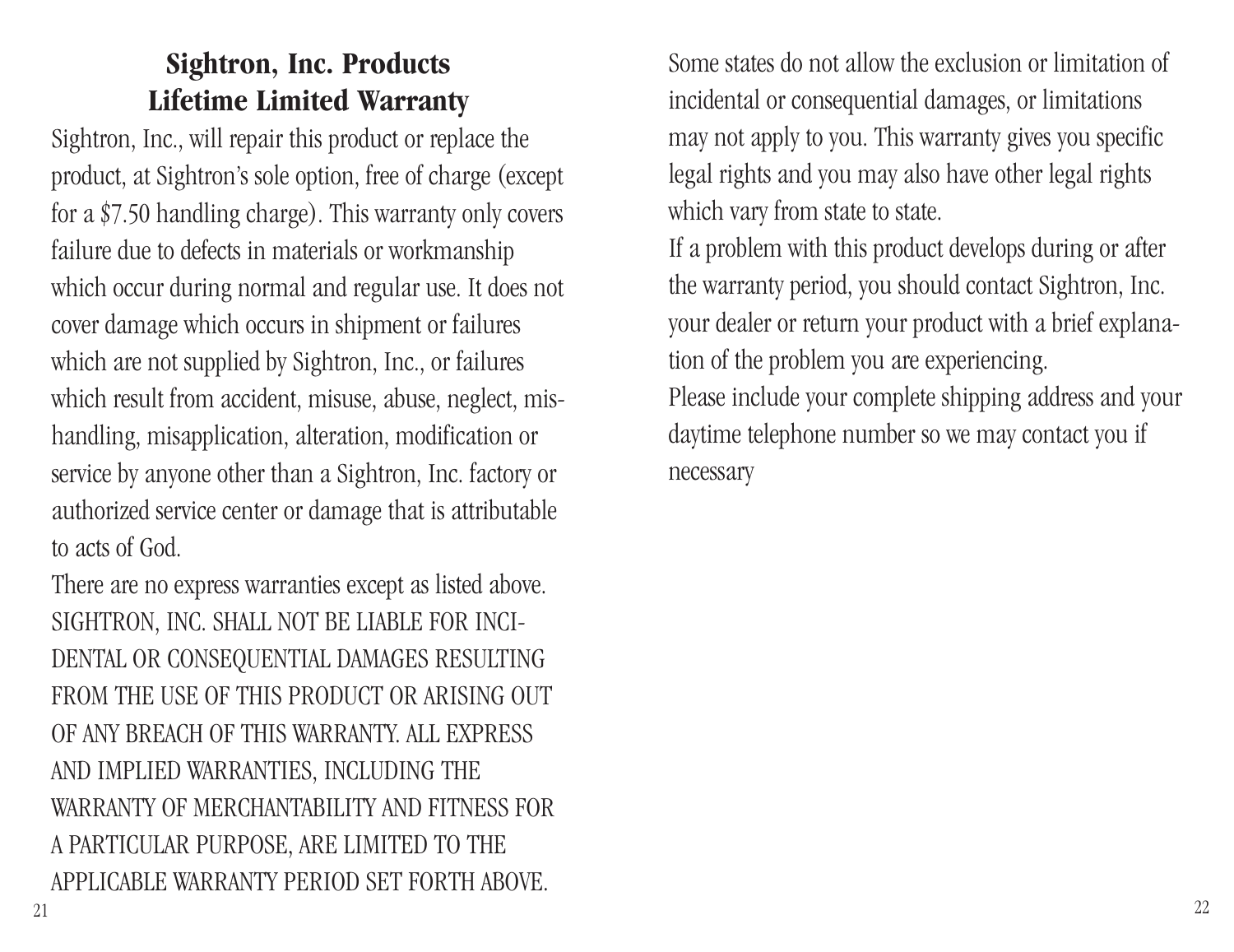#### **Glossary**

**Adjustable Objective** - An Objective lens that is adjustable for focus at varying distances. Sightron Adjustable Objectives can focus as low as 30 feet in infinity depending on the individual model.

**Elevation Knob** - The adjustment knob on top that adjusts the bullet impact up and down in the vertical plane when mounted in the traditional manner (elevation knob on top and windage knob on the right side as seen from the shooting position).

**Eye-Relief** - The distance from the rear of the objective lens to the eye as measured with a full field of view in the riflescope.

**Fast Focus Eyebell** - A type of eyebell focus that allows the ocular lens assembly to rotate independent of the eyebell assembly. This feature allows for quicker reticle sighting adjustments.

**Objective Lens** - The front lens of a Riflescope, usually the larger of the two outermost lenses of the Riflescope. The object lens is a critical factor in determining resolution and light transmission characteristics.

**Ocular Lock Ring** - The Lock ring on the rear of the scope that tightens against the Ocular Lens Assembly to prevent movement.

**Ocular Lens Assembly** - The lens group at the rear of the scope that allows your eye to focus on the reticle.

**Parallax** - Parallax is the effect of lack of proper adjustment between the image and the reticle. For a riflescope to be parallax free the target image must be focused onto the reticle. Almost all riflescopes are pre-set parallax free at 100 yards. This means, targets that are closer or farther from this focal point, the scope reticle will show an apparent movement. However, the amount of reticle movement is insignificant, and is not of concern when using the scope for hunting or casual shooting. For other disciplines of this sport, like competition or precision shooting, the use of a scope with parallax adjustment is recommended. This will allow anyone to be parallax free at any distance, by correctly setting the focus adjustment ring to the desired range on the scale ring.

**Reticle Selector Knob** - The knob on the left side of an Electronic Sighting Device that changes the reticle pattern.

**Rheostat Switch** - The switch found on Electronic Sighting Devices and illuminated reticle scopes that house the battery. This switch also controls the light intensity and is adjustable.

**Side Focus Knob** - An adjustable knob usually found on theleft side of the scope that changes the focus of the image as viewed through the riflescope.

**Variable Power Ring** - The ring in the back of the scope that changes the magnification.

**Windage Knob** - The adjustment knob on the right side that adjusts the bullet impact left and right in the horizontal plane when mounted in the traditional manner (elevation knob on top and windage knob on the right side as seen from the shooting position).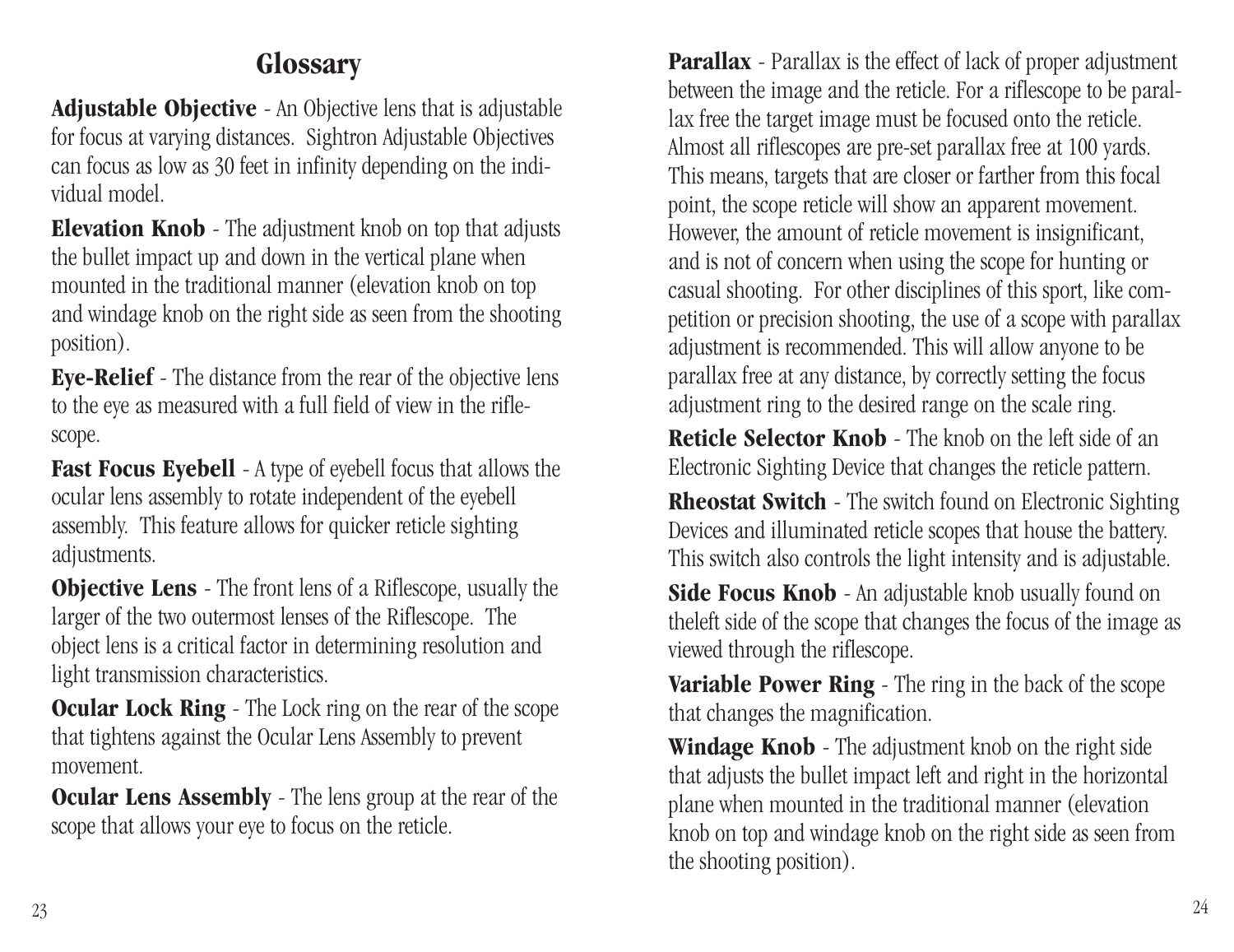**Notes Notes**